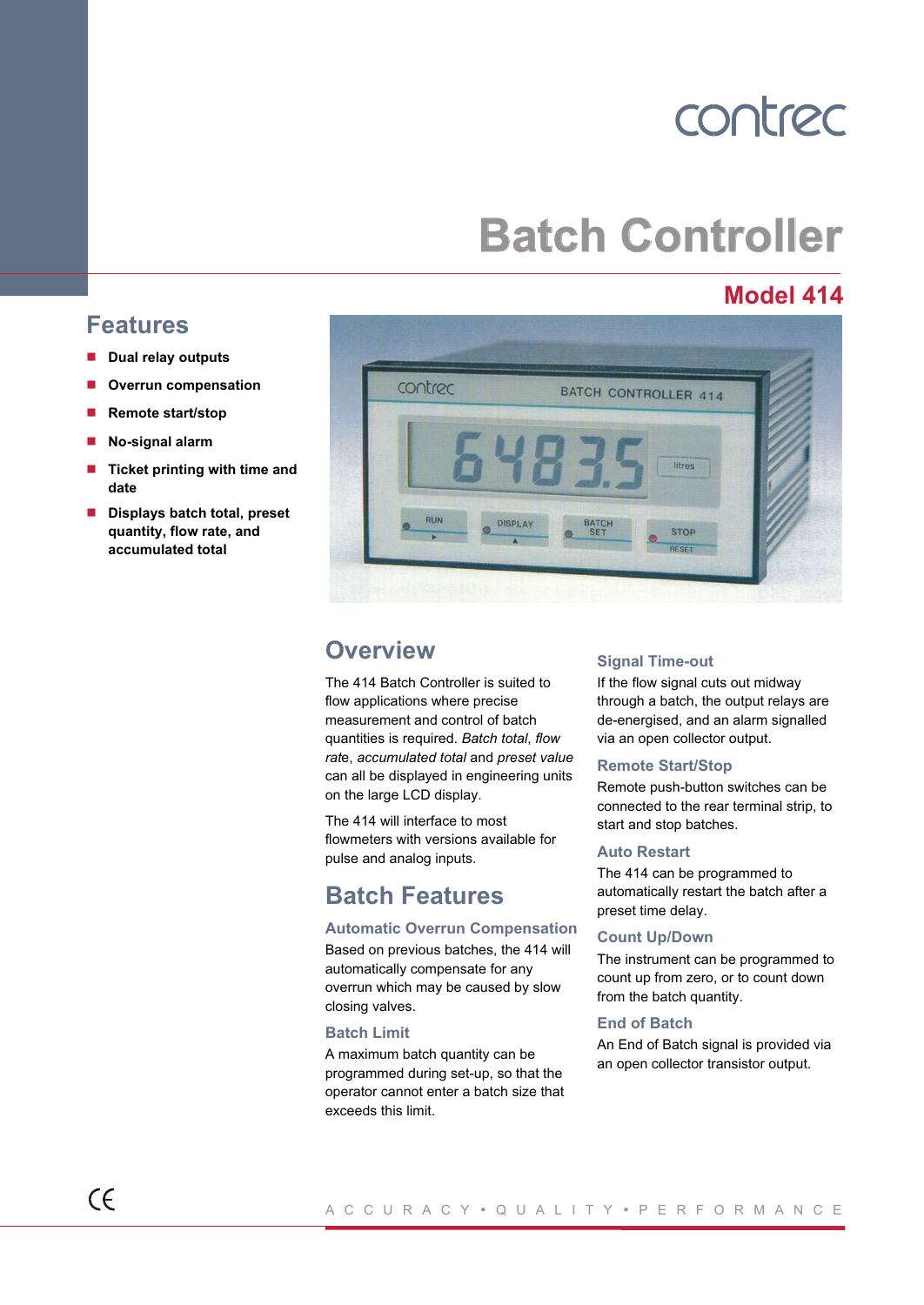# contrec **Batch Controller**

## **Model 414**

## **Models Available**

#### **Model 414A**

Analog input version with both linear and square law input relationships.

#### **Model 414B**

Frequency input version that will accept pulse and open collector inputs from opto-sensors or Hall effect devices.

#### **Model 414D**

Frequency input version with an input conditioning card capable of accepting mV signals from coils, 2-wire proximity sensors, reed switch inputs and most other pulse type signals.

#### **Model 414H**

For applications where batches are very short (<15 seconds) the 414H features a response time of less than 20ms.

The input is identical to the 414D but the scaling factor is limited to 4000 and the input frequency range is limited to 8kHz.

#### **Model 414Q**

Quadrature input version where the flowmeter produces two pulse or square wave signals 90° out of phase. Through the phasing of signals, forward and reverse flow can be detected.

#### **Model 414LA**

4-20mA temperature input version with temperature correction for general chemicals, petroleums to API tables and LPG (see separate data sheet).

#### **Model 414LR**

RTD temperature input version with temperature correction for general chemicals, petroleums to API tables and LPG (see separate data sheet).

## **Operation**

Four key switches on the front facia, enable the batch quantity to be set, and batch operations to be started, stopped or reset.

To set a batch quantity, the **BATCH SET** key is pressed, and then the  $\triangleright$  and  $\stackrel{\frown}{\triangle}$  keys can be used to change and increment digits. Once set, the **BATCH SET** key is again pressed to return to Run mode.

Keypad operations are straight forward and four LED's indicate the operational status at all times.

In Run mode, the **DISPLAY** key can be used to display flow rate, batch and accumulated total.

The unique four key function simplifies operation, making the instrument suited to use by operators with minimal training.

#### **Versatile performance options**

The instrument will operate from 12 to 28V dc or from 100/110/220V ac mains.

The facia is fully watertight to IP65 (Nema 4X) and is resistant to most chemicals.

The standard instrument is supplied as panel mount. Field enclosures and explosionproof enclosures are optionally available.



#### **Computer/Printer Interface**

An RS232 and RS422/485 option is available for interfacing to computers and printers. The interface allows the Batch Controller to be fully controlled from a computer via an ASCII protocol. Software drivers are included for a number of printers and can print a ticket with time and date, a sequential delivery/batch number and the batch and accumulated totals. An optional header for the ticket can also be printed.

#### **One or two stage valve control**

Two output relays provide control for single or dual stage valve operation.

The first relay will energise at the start of the batch, and de-energise when the batch is complete.

The second relay can be programmed to energise at a set time after the start, and to de-energise at a set quantity prior to completion of the batch. This feature enables a slow startup and slow shutdown of the flow.

The Batch Controller can also be programmed to count up from zero or down from the Batch quantity.

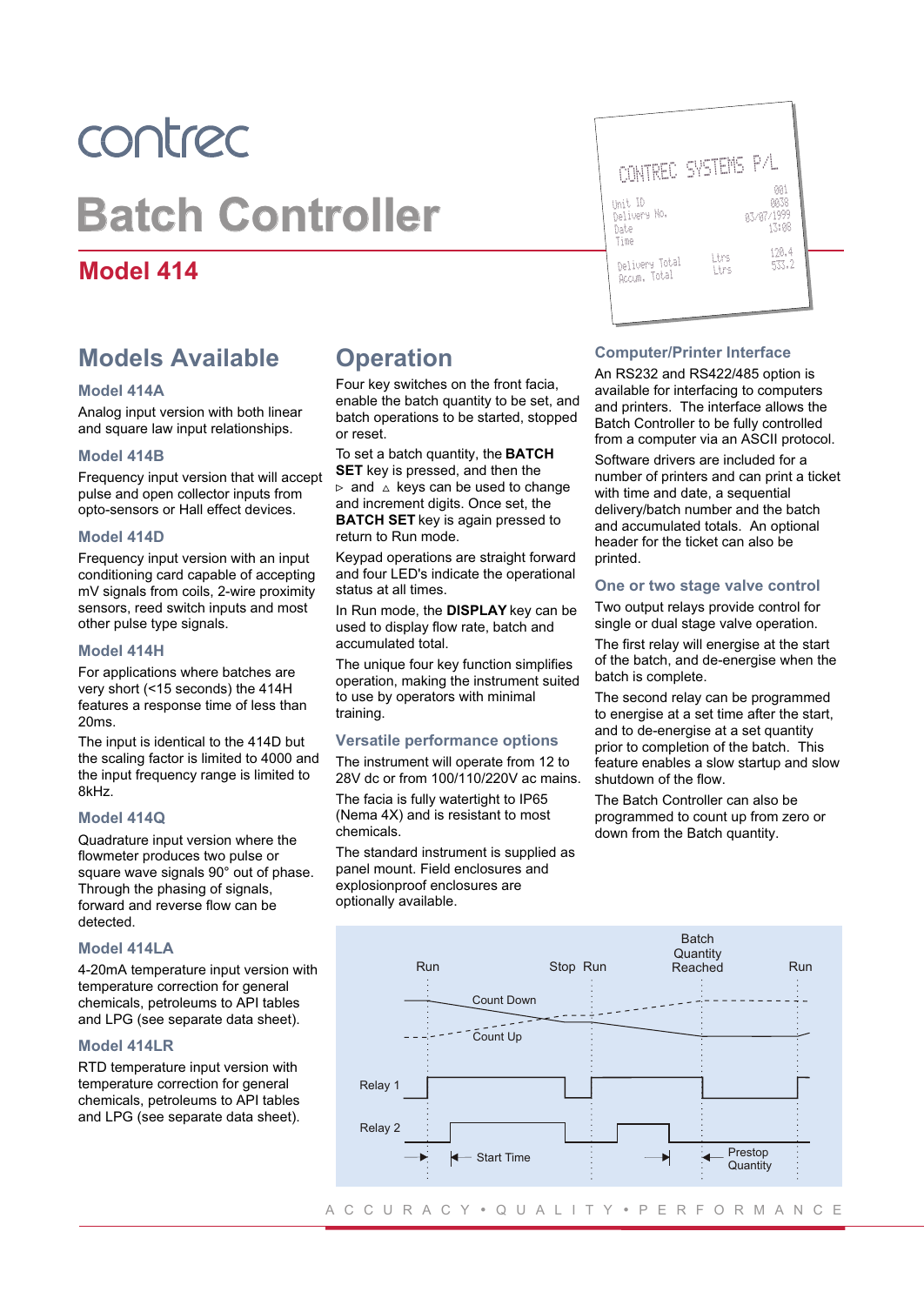#### **General**

| Display                                              | 6 digit 0.7" (17.8mm) high LCD.                                                                     |
|------------------------------------------------------|-----------------------------------------------------------------------------------------------------|
| Display Update Rate 0.25s.                           |                                                                                                     |
| Data Retention                                       | All set-up parameters and totals are<br>stored in a non-volatile memory with<br>10 years retention. |
| Pulse Output                                         | Open collector output with a 10ms pulse<br>produced on each increment of the<br>accumulated total.  |
| Max Output:<br>Max Current:                          | 49 pulses per second.<br>100 <sub>m</sub> A.                                                        |
| Transducer Supply                                    | 8-24V dc field adjustable,<br>50mA maximum.                                                         |
| Relays<br>Max Power:<br>Max Voltage:<br>Max Current: | 1250VA.<br>250V ac, 30V dc.<br>5 Amps.                                                              |
| <b>Power Requirements</b>                            |                                                                                                     |
| dc Supply:                                           | 11.5-28.5V dc, 200mA typical current<br>(no options).                                               |
| ac Supply:                                           | ac mains set internally to 95-135V ac or<br>190-260V ac.                                            |
|                                                      |                                                                                                     |

0 to 55ºC.

areas.

**Electrical** ETL (US) approved to UL 508 and CSA.

**Enclosures** CENELEC, FM, CSA and SAA approved

enclosures available for hazardous

### **Frequency Input Models**

| <b>Frequency Range</b><br>Minimum:<br>Maximum:<br><b>Scaling Range</b> | 0.25Hz on Rate, 0Hz on Total.<br>10kHz (except 414H which is 8kHz).<br>0.1000 to 50,000.<br>$0.1000$ to 4,000 (414H).                   |  |  |  |  |  |  |
|------------------------------------------------------------------------|-----------------------------------------------------------------------------------------------------------------------------------------|--|--|--|--|--|--|
| Analog Input (Model 414A)                                              |                                                                                                                                         |  |  |  |  |  |  |
| Inputs                                                                 | Isolated 4-20mA, 0-20mA & 0-10V.                                                                                                        |  |  |  |  |  |  |
| Input Impedance<br>Current:<br>Voltage:                                | 250 ohms.<br>$10K$ ohms.                                                                                                                |  |  |  |  |  |  |
| <b>Accuracy</b>                                                        | $0.075%$ .                                                                                                                              |  |  |  |  |  |  |
| Span                                                                   | 0.1000 to 50,000.                                                                                                                       |  |  |  |  |  |  |
| <b>Cutoff Point</b>                                                    | A low flow rate cutoff can be programmed<br>below which flow is not registered.<br>The cutoff is programmed as a percentage<br>of span. |  |  |  |  |  |  |
| <b>Relationship</b>                                                    | Linear, square root or programmable<br>power between 0 and 9.99.                                                                        |  |  |  |  |  |  |

#### **Optional Enclosures**

**Field Enclosures** IP65 (Nema 4X).

**Explosionproof Enclosures**

*Important: Specifications are subject to change without notice*.

#### **Dimension Drawings**

**Interference** CE Compliance.



**Approvals**

**Operating Temperature**